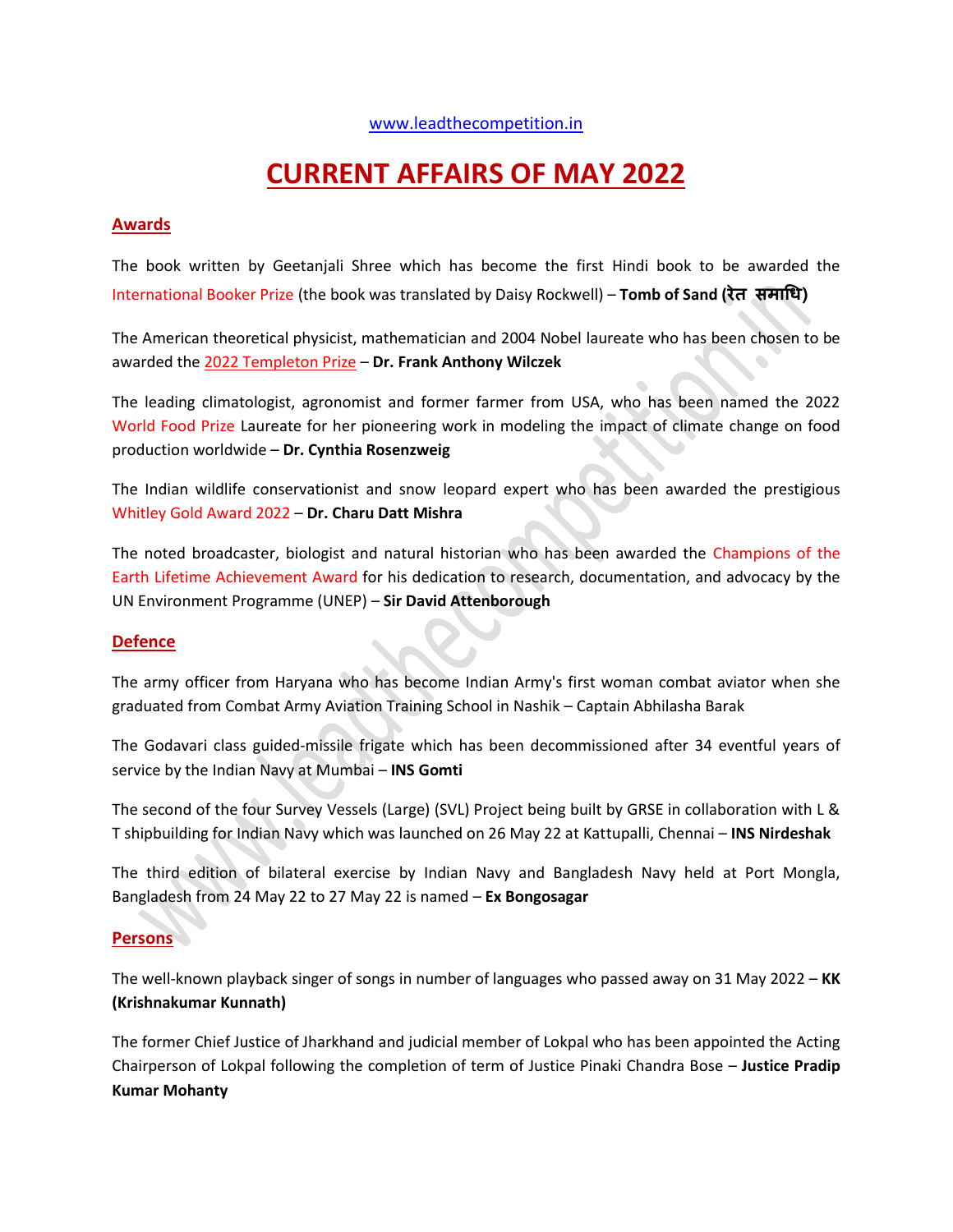The Indian singer, rapper, songwriter, actor and congress leader associated with Punjabi music and Punjabi cinema who was shot dead on 29 May 2022 – **Sidhu Moose Wala (Shubhdeep Singh Sidhu)**

The Chairperson of Khadi and Village Industries Commission who has been appointed as the new Lt Governor of Delhi with effect from 26 May 2022 – **Shri Vinai Kumar Saxena**

The leader of Australian Labour Party who has been elected as the next Prime Minister of Australia (wef 23.05.2022) succeeding Mr. Scott Morrison – **Mr. Anthony Albanese**

The new Chief Election Commissioner of India who has taken over from Shri Sushil Chandra – **Shri Rajiv Kumar**

The new Chief Minister of Tripura who has been sworn in following the resignation of Shri Biplab Kumar Deb from his post – **Shri Manik Saha**

The new Prime Minister of Sri Lanka who has been appointed following the resignation of Mr. Mahinda Rajapaksa – **Mr. Ranil Wickremesinghe**

The former Prosecutor General of South Korea, who has been sworn in as the 13th President of the country on 10 May 2022 – **Mr. Yoon Suk-Yeol**

The mountaineer from Nepal who has set a new record for ascending the Mt Everest maximum number of times by conquering it for the 26th time – **Kami Rita**

The renowned Sanskrit Grammarian, recipient of Padma Shri (2018) who passed away on 12 May 2022 – **Shri Bhagirath Prasad Tripathi (Vagish Shastri**)

The renowned Sanskrit and Hindi scholar, recipient of Padma Shri (2013), Sahitya Akademi Award (2018) and Kalidas Samman, who passed away on 11 May 2022 – **Shri Rama Kant Shukla**

The noted Culture Specialist and Padma Shri (2021) recipient from Odisha who passed away on 08 May 2022 – **Dr. Rajat Kumar Kar**

The mountaineer from Maharashtra who has become the first Indian woman to scale five peaks above 8,000 metres after she scaled Mount Kanchenjunga on 05 May 2022 – **Priyanka Mohite**

## **Places**

The place in Rajasthan where Adani Group has announced the commissioning of India's first wind and solar hybrid power generation plant with a capacity of 390 megawatt – **Jaisalmer**

The Indian state whose tobacco control cell has been chosen to be awarded the WHO's World No Tobacco Day Awards 2022 for the South East Asia Region – **Jharkhand**

The venue of India's biggest Drone Festival - Bharat Drone Mahotsav 2022, inaugurated by the Prime Minister Shri Narendra Modi – **Pragati Maidan, New Delhi**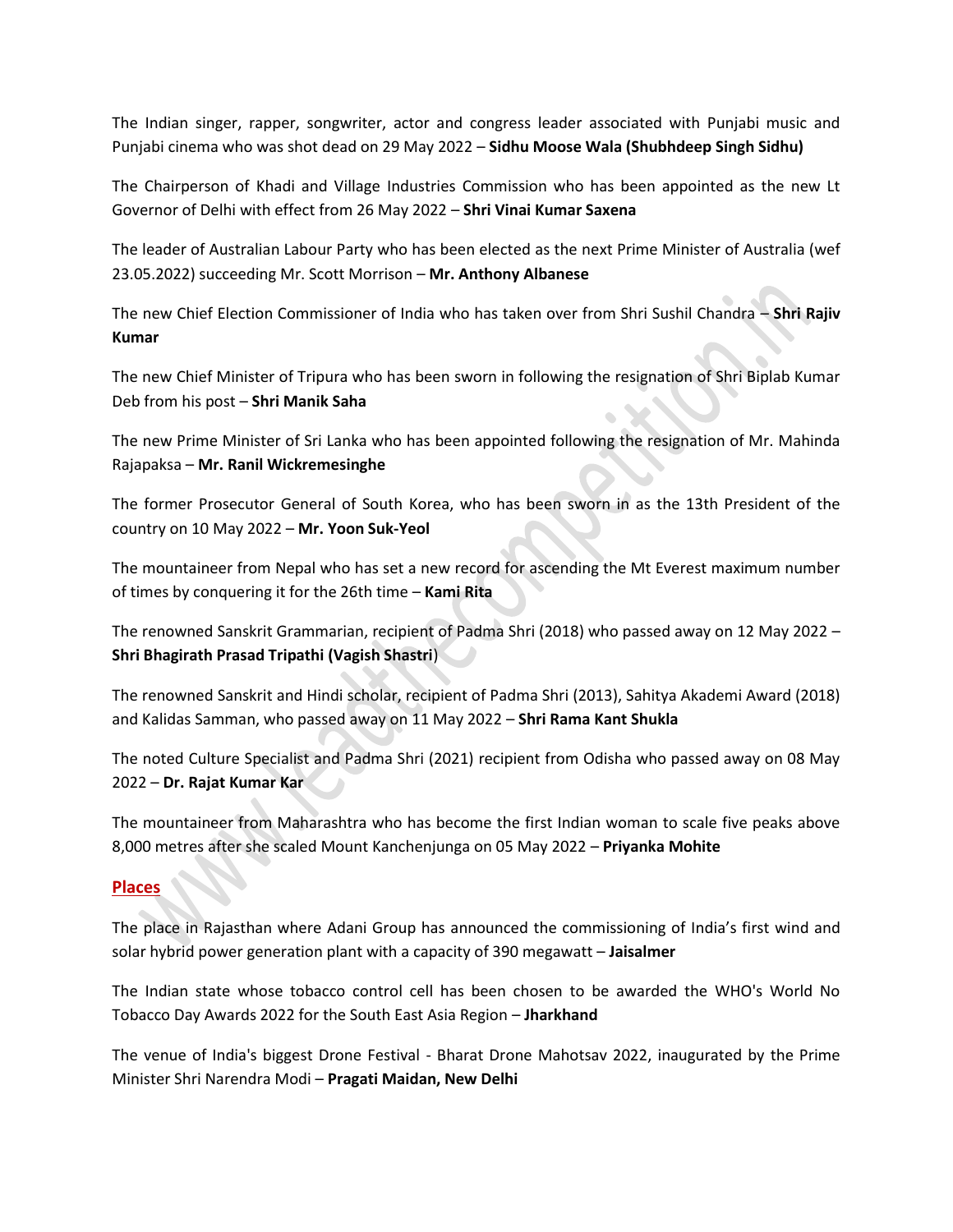The town in Doda district of Jammu and Kashmir where India's first Lavender Festival was inaugurated by Union Minister Dr. Jitendra Singh – **Bhaderwah**

The city in which National Women Legislators Conference 2022 was inaugurated by the President Shri Ram Nath Kovind – **Thiruvananthapuram**

The State in which Shirui Lily festival is being organised from 25 to 28 May 2022 – **Manipur**

The venue of 75th World Health Assembly organised by World Health Organisation with the theme Health for Peace, Peace for Health from 22 to 28 May 2022 – **Geneva**

The venue of the fifteenth session of United Nations Convention to Combat Desertification (UNCCD) Conference of Parties held from 09 to 20 May 2022, with the theme Land. Life. Legacy: From scarcity to prosperity and attended by Union Minister Shri Bhupender Yadav from India – **Abidjan, Cote d'Ivoire**

#### **Sports**

The Indian wrestler who has been banned for life by the Wrestling Federation of India for violence against the referee in CWG trials – **Satender Malik**

The former Australian cricket all-rounder who passed away on 14 May 2022 – **Andrew Symonds**

The English player who has won the 2022 World Snooker Championships defeating compatriot Judd Trump in the finals – **Ronnie O'Sullivan**

The team which has won the Santosh Trophy 2021-22 (7th title) defeating West Bengal in the finals at Manjeri Stadium, Mallapuram, Kerala – **Kerala**

#### **Miscellaneous**

The sanctuary in Rajasthan which has been notified as India's 52nd Tiger Reserve and 4th in Rajasthan – **Ramgarh Vishdhari Sanctuary**

The place at which scientists have discovered the fossil of a Madtsoiidae snake, which sheds fresh light on the prevalence and existence of this rare serpent species in the Indian subcontinent – **Ladakh**

The theme of International Thalessaemia Day being observed on 08 May 2022 by Thalessaemia International Federation – **Be Aware, Share, Care: Working with the global community as one to improve thalassaemia knowledge**

The tallest statue in the world which has been included in the 8 Wonders of SCO list by the Shanghai Cooperation Organisation – **Statue of Unity**

#### **Global Air Power Rankings 2022**

Released by: World Directory of Modern Military Aircraft (WDMMA)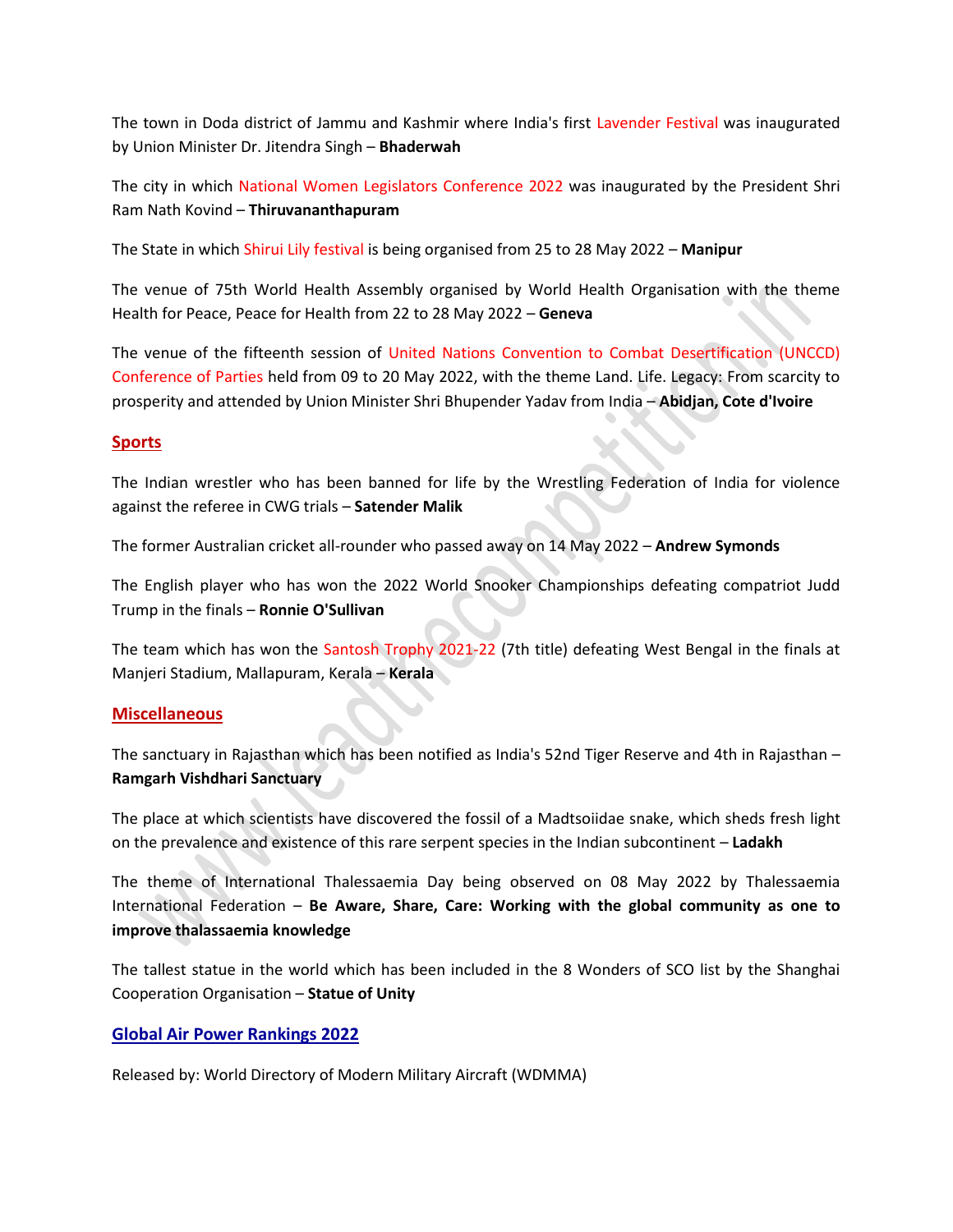| Rank | Force                    | <b>Aircraft</b> | <b>TvR (TruevalueRating)</b> |
|------|--------------------------|-----------------|------------------------------|
| 1.   | <b>US Air Force</b>      | 5091            | 242.9                        |
| 2.   | US Navy                  | 2626            | 142.4                        |
| 3.   | <b>Russian Air Force</b> | 3829            | 114.2                        |
| 4.   | <b>US Army Aviation</b>  | 4328            | 112.6                        |
| 5.   | <b>US Marine Corps</b>   | 1211            | 85.3                         |
| 6.   | <b>Indian Air Force</b>  | 1645            | 69.4                         |
|      | <b>PLA Air Force</b>     | 2040            | 63.8                         |

## **TIME's 100 Most Influential People 2022**

#### **Indians in the List**

| Person         | Category |  |
|----------------|----------|--|
| Karuna Nundy   | Leaders  |  |
| Khurram Pervez | Leaders  |  |
| Gautam Adani   | Titans   |  |

## **WHO Global Health Leaders Awards 2022**

Recipients

- 1. Dr. Paul Farmer Co-founder of Partners-in-Health, an international non-profit organisation
- 2. Dr. Ahmed Hankir British-Lebanese psychiatrist
- 3. Ms Ludmila Sofia Oliveira Varela A youth sports advocate from Cabo Verde
- 4. Polio workers in Afghanistan
- **5. ASHA Workers from India**
- 6. Mr Yōhei Sasakawa WHO Goodwill Ambassador for Leprosy Elimination

## **Thomas Cup and Uber Cup 2022**

Venue: **Bangkok**, Thailand

Dates: 08 to 15 May 2022

Teams participated: 16 each for Thomas Cup and Uber Cup

Winners of Thomas Cup (Men): **India**

Runners-up of Thomas Cup: **Indonesia**

Indian team (men) - Singles: Lakshya Sen, Kidambi Srikanth, HS Prannoy, Priyanshu Rajawat.

Indian team (men) - Doubles: Satwiksairaj Rankireddy, Chirag Shetty, M.R Arjun, Dhruv Kapila, Krishna Prasad Garaga, Vishnuvardhan Goud Panjala.

Winner of Uber Cup (Women): **South Korea**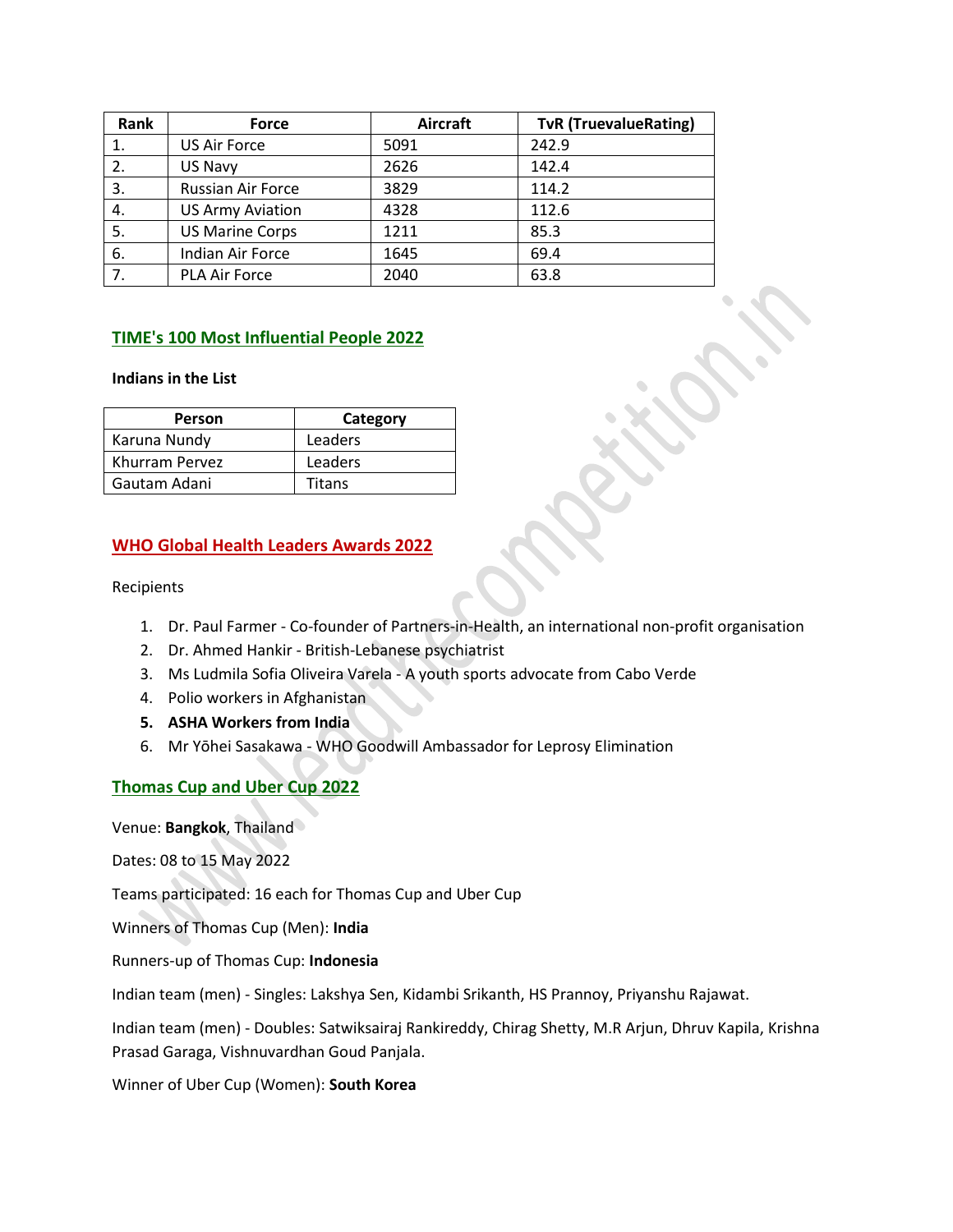Runners-up of Uber Cup: **China**

(Indian team lost in the quarter-finals to Thailand.)

## **24th Summer Deaflympics 2021**

Held from: 01 May to 15 May 2022

Venue: **Caxias do Sul** (Brazil)

Motto: **Sports comes from our hearts**

#### **Medals Tally**

|         | Country | Gold | <b>Silver</b> | <b>Bronze</b> | Total |
|---------|---------|------|---------------|---------------|-------|
| ∸.      | Ukraine | 62   | 38            | 38            | 138   |
| <u></u> | USA     | 20   |               | 24            | 55    |
| 3.      | Iran    | 14   |               | 14            | 40    |
| 9.      | India   |      |               | Ο             |       |

## **Pandit Shiv Kumar Sharma**

Born: 13 Jan 1938 - Passed away: 10 May 2022

Indian classical musician and santoor player

Awards: Sangeet Natak Akademi Award (1986); Padma Shri (1991); Padma Bhushan (2001)

Composed music for films jointly with Hariprasad Chaurasia in the name of Shiv-Hari duo. Some of the films are **Silsila, Faasle, Chandni, Darr**

Notable albums: Call of the Valley; The Valley Recalls; Essential Evening Chants

## **World Press Freedom Index 2022**

Released by: Reporters without Borders

| #  | <b>Name</b>    |      | <b>Name</b> |
|----|----------------|------|-------------|
|    | Norway         | 76.  | Nepal       |
| 2. | <b>Denmark</b> | 150. | India       |
| 3. | Sweden         | 157. | Pakistan    |
| 4. | Estonia        | 162. | Bangladesh  |
|    | Finland        | 146. | Sri Lanka   |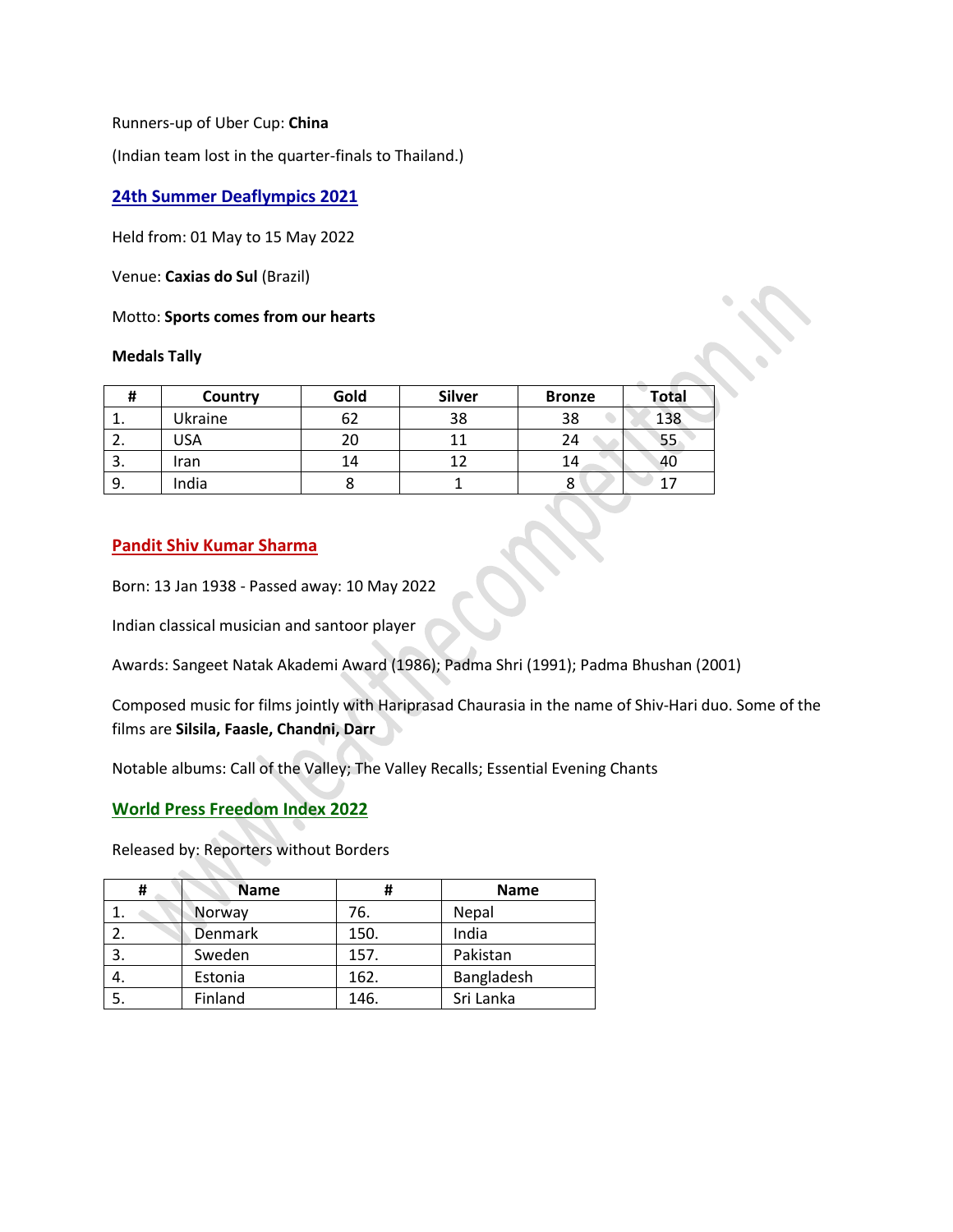# **Yog Utsav Countdown to International Yoga Day 21.06.2022**

| # | <b>Countdown Day</b> | Date          | <b>Venue</b>         |
|---|----------------------|---------------|----------------------|
|   | 100th day            | 13 March 2022 | Vigyan Bhavan, Delhi |
|   | 75th day             | 07 April 2022 | Red Fort, Delhi      |
|   | 50th day             | 02 May 2022   | Shivsagar, Assam     |
|   | 25th day             | 27 May 2022   | Hyderabad, Telangana |

# **Important Days of May**

| <b>Important Days of May</b>                                                                  |
|-----------------------------------------------------------------------------------------------|
| World Press Freedom Day: 03 May 2022                                                          |
| Designated by: UN General Assembly                                                            |
| First Observed in: 1994                                                                       |
| Theme: Journalism under Digital Siege                                                         |
| World Asthma Day: 03 May 2022 (1st Tuesday of May)                                            |
| Designated by: Global Initiative for Asthma                                                   |
| Theme: Closing Gaps in Asthma Care                                                            |
| First observed in: 1998                                                                       |
| World Red Cross and Crescent Day: 08 May 2022                                                 |
| Designated by: International Committee of the Red Cross                                       |
| First Observed in: 1948                                                                       |
| Theme: #BeHumanKind                                                                           |
| International Nurses Day: 12 May 2022                                                         |
| Designated by: International Council of Nurses                                                |
| Theme: Nurses: A Voice to Lead - Invest in Nursing and respect rights to secure global health |
| World Migratory Bird Day: 14 May 2022                                                         |
| Designated by: AEWA Secretariat                                                               |
| First Observed in: 2006                                                                       |
| Theme: Light Pollution                                                                        |
| Slogan: Dim the Lights for Birds at Night                                                     |
| <b>International Day of Families: 15 May 2022</b>                                             |
| Designated by: UN General Assembly                                                            |
| Theme: Families and Urbanization                                                              |
| First Observed in: 1994                                                                       |
| International Day of Vesak: 16 May 2022 (Full Moon day of May every year)                     |
| Designated by: United Nations General Assembly                                                |
| First Observed in: 2000                                                                       |
| World Telecommunication and Information Society Day: 17 May 2022                              |
| Designated by: United Nations General Assembly                                                |
| Theme: Digital Technologies for Older Persons and Healthy Ageing                              |
| First Observed in: 2007                                                                       |
| World Bee Day: 20 May 2022                                                                    |
| Designated by: United Nations General Assembly                                                |
| First Observed in: 2018                                                                       |
| Theme: Bee Engaged: Celebrating the diversity of bees and beekeeping systems                  |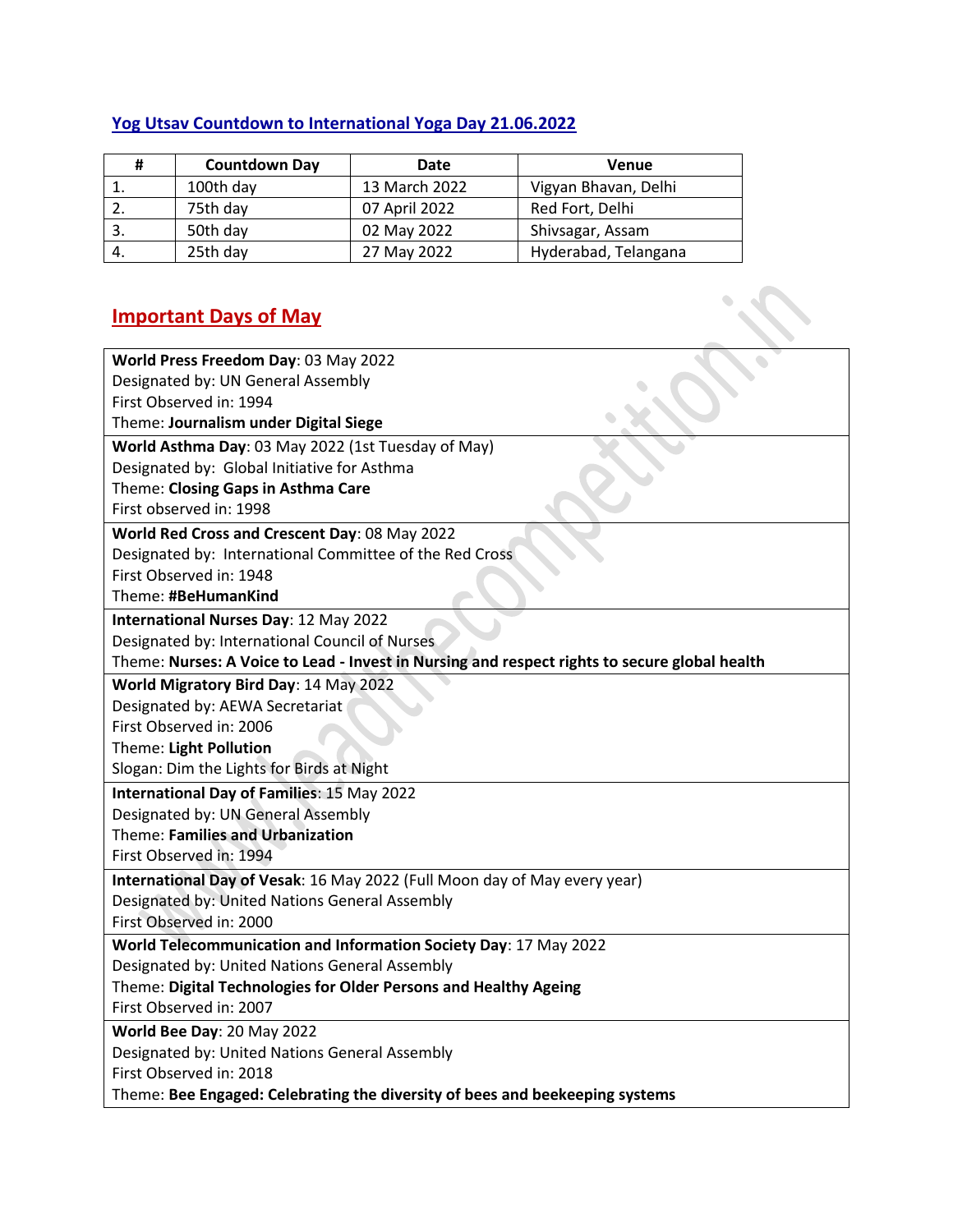#### **World Day for Cultural Diversity for Dialogue and Development**: 21 May 2022 Designated by: United Nations General Assembly First Observed in: 2003

**International Day for Biological Diversity**: 22 May 2022 Designated by: UN General Assembly Theme: **Building a Shared Future for all Life** First Observed in: 2001

**World Day for Cultural Diversity for Dialogue and Development**: 21 May 2022 Designated by: United Nations General Assembly

First Observed in: 2003

**International Day for UN Peacekeepers**: 29 May 2022 Designated by: United Nations General Assembly

First Observed in: 2003

Theme: **People. Peace. Progress. The Power of Partnerships**

**World No Tobacco Day**: 31 May 2022

Designated by: World Health Organisation First Observed in: 1987 Focus: Tobacco: Threat to our environment

# **75th Cannes Film Festival 2022**

Venue: **Cannes, France**

Dates: 17 to 28 May 2022

**Palm d'Or**: **Triangle of Sadness** by Ruben Ostlund

**Best Director**: **Park Chan-wook** for Decision to Leave

**Best Actress**: **Zar Amir Ebrahimi** for Holy Spider

**Best Actor**: **Song Kang-ho** for Broker

**Honorary Palme d'Or**: **Forest Whitaker and Tom Cruise**

**L'Œil d'or**: All That Breathes (documentary) by **Shaunak Sen**

# **TATA IPL 2022**

Held from 26 Mar to 29 May 2022

Winners: **Gujarat Titans**

Runners-up: **Rajasthan Royals**

Teams: 10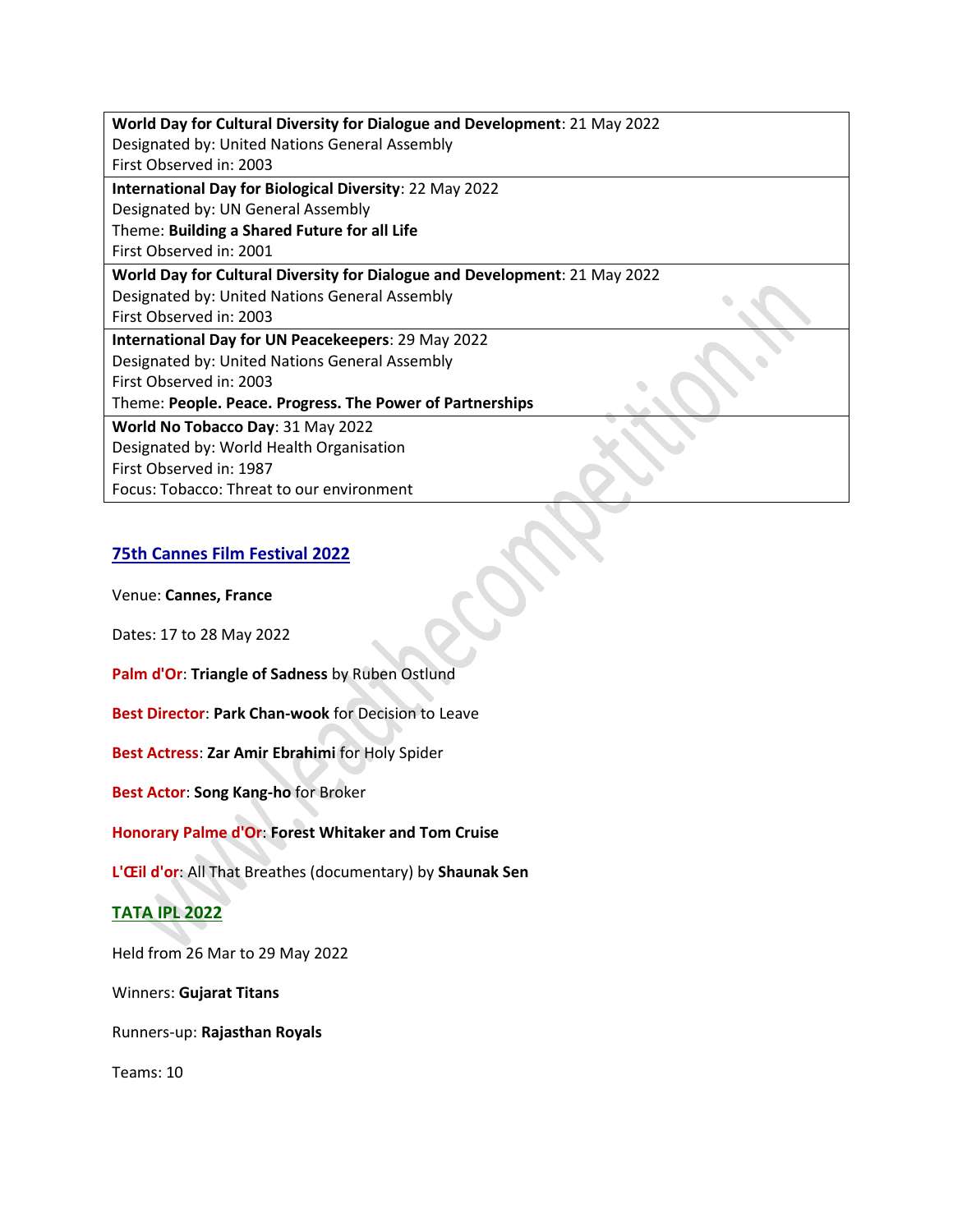Player of the Series: **Jos Buttler** (Rajasthan Royals)

Most Runs: **Jos Buttler** (Rajasthan Royals)

Most Wickets: **Yuzvendra Chahal** (Rajasthan Royals)

Final played at: **Narendra Modi Stadium**, Ahmedabad

Player of the final match: **Hardik Pandya** (Gujarat Titans)

## **Travel and Tourism Competitiveness Index 2021**

Released by: World Economic Forum

| Rank | Country | Rank | Country   |
|------|---------|------|-----------|
|      | Japan   |      | China     |
|      | USA     | 54   | India     |
|      | Spain   | 7Δ   | Sri Lanka |

## **Sangeeta Kalanidhi Awards**

Awarded by: Music Academy, Chennai

| Year | Recipient                                      | <b>Field</b>       |
|------|------------------------------------------------|--------------------|
| 2020 | Neyveli Santhanagopalan                        | Vocalist, Composer |
| 2021 | Thiruvarur Bakthavathsalam                     | Mridangam player   |
| 2022 | Lalgudi GJR Krishnan and Lalgudi Vijayalakshmi | <b>Violinists</b>  |

## **2022 IBA Women's World Boxing Championships**

Held from: 08 May to 20 May 2022

Venue: Istanbul, Turkey

Medals Tally

| #    | <b>Country</b> | Gold | <b>Silver</b> | <b>Broze</b> | Total |
|------|----------------|------|---------------|--------------|-------|
|      | <b>Turkey</b>  |      |               |              |       |
|      | Ireland        |      |               |              |       |
| - 3. | Canada         |      |               |              |       |
| -.   | India          |      |               |              |       |

Gold medal for India was won by **Nikhat Zareen** in the Flyweight category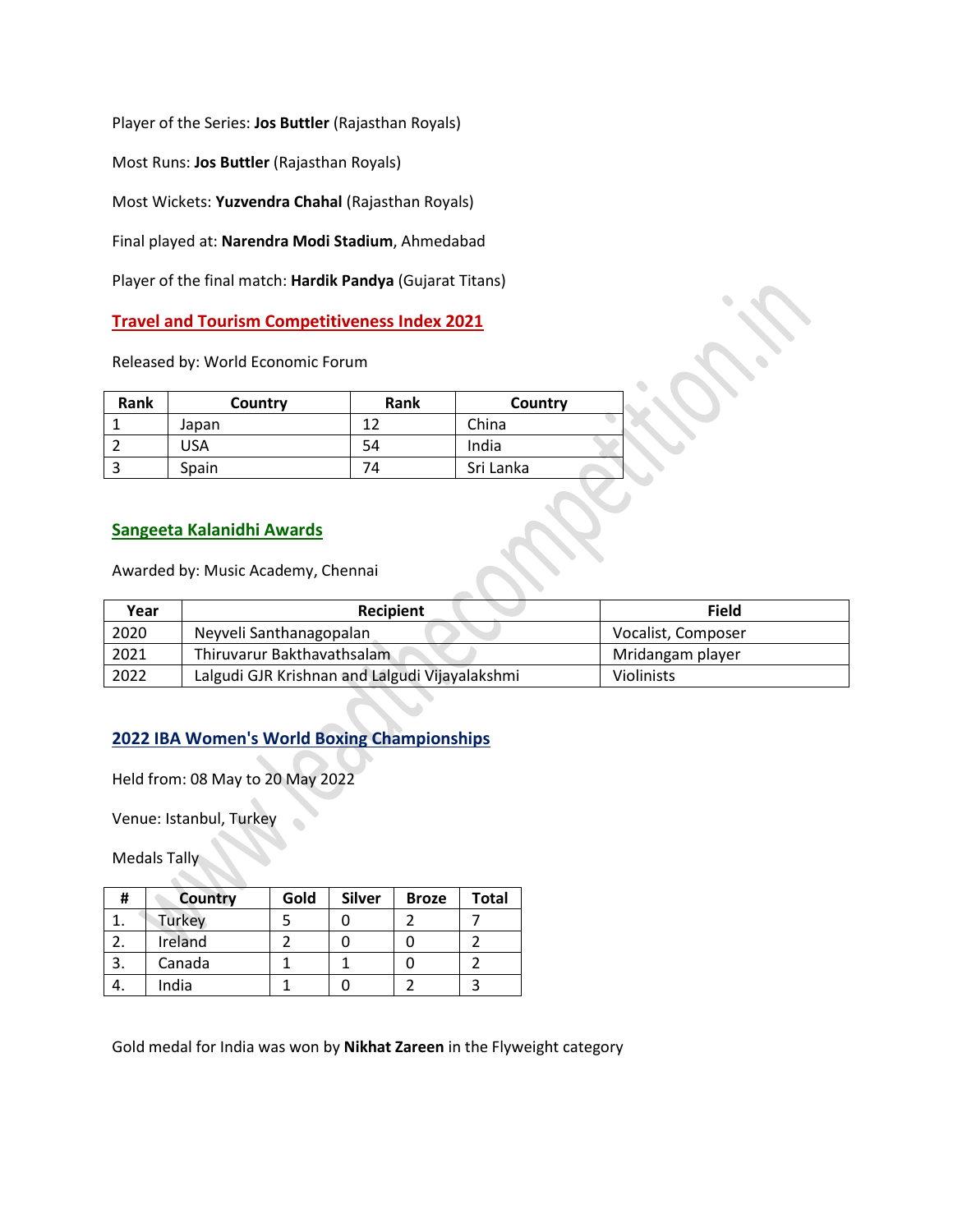Bronze medals for India were won by **Manisha Moun** in Featherweight category and **Parveen Hooda** in Light Welterweight category.

# **Sheikh Khalifa bin Zayed Al Nahyan**

Important points

- Born: 07 Sep 1948; Passed away: 13 May 2022
- **Second President of UAE** from 03 November 2004 till his death
- Burj Khalifa is named in his honour
- Succeeded by his brother Mohamed bin Zayed Al Nahyan

# **Pulitzer Prizes 2022**

Awardees in important categories

| #  | Category                 | Winner                                                                |
|----|--------------------------|-----------------------------------------------------------------------|
| 1. | <b>Public Service</b>    | The Washington Post for covering the assault on Capitol on January 6, |
|    |                          | 2021.                                                                 |
| 2. | Feature Photography      | Adnan Abidi, Sanna Irshad Mattoo, Amit Dave and Late Danish Siddiqui  |
|    |                          | of Reuters, for images of COVID toll in India                         |
| 3. | <b>Special Citations</b> | Journalists of Ukraine                                                |

# **Life Insurance Corporation of India IPO**

Highlights

- Size of LIC IPO: 221.8 million shares.
- Percentage of stake for sale: 3.5%
- Price band: Rs. 902 to 949 per share
- Discount to policy holders: Rs. 60
- Discount to retail investors: Rs. 40
- The issue was oversubscribed by 2.95 times on the closing day.

# **Amrit Sarovar Mission**

Important points

- 1. The mission was launched by the Prime Minister on 24th April 2022 with a view to conserve water for the future
- 2. The Mission is aimed at developing and rejuvenating 75 water bodies in each district of the country as a part of celebration of Azadi ka Amrit Mahotsav.
- 3. In total, it would lead to creation of 50,000 water bodies of a size of about an Acre or more.
- 4. Six ministries/departments namely Dept of Rural Development, Department of land resources, Department of Drinking Water and Sanitation, Department of Water resources, Ministry of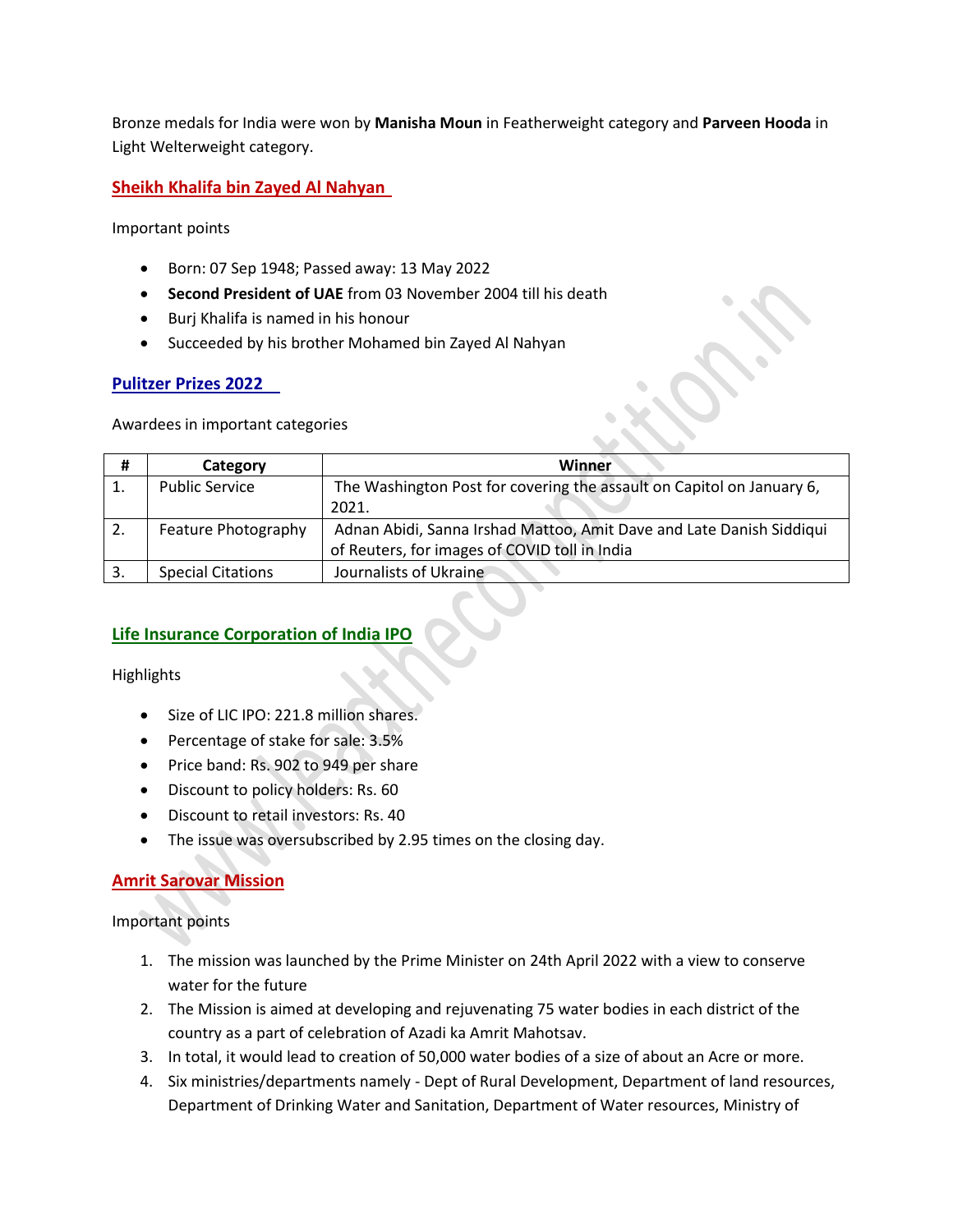Panchayati Raj, Ministry of Forest, Environment and Climate changes would be involved in implementing this mission.

- 5. Bhaskaracharya National Institute for Space Application and Geo-informatics(BISAG-N) has been engaged as Technical partner for the Mission.
- 6. The Mission Amrit Sarovar is to be completed by 15th August 2023.
- 7. Local freedom fighter, their family members, Martyr's family members, Padma Awardee and citizens of the local area wherein an Amrit Sarovar is to be constructed, will be engaged at all stages.
- 8. On every 15th August, National Flag hoisting will be organised on every Amrit Sarovar site.
- 9. So far, 12,241 sites are finalised for construction of Amrit Sarovarsby States/Districts, out of which works has started on 4,856 Amrit Sarovars.
- 10. India's first Amrit Sarovar was inaugurated in Patwai, Rampur (Uttar Pradesh) on 13 May 2022 by the Union Minister Shri Mukhtar Abbas Naqvi.

# **State of Inequality in India Report**

Released by **Dr Bibek Debroy**, Chairman, Economic Advisory Council to the Prime Minister (EAC-PM)

# Compiled by **The Institute for Competitiveness**

The Report is in 2 parts - 1. Economic Facets of Inequality 2. Socio-Economic Manifestations

# **1. Economic Facets of Inequality**

Data basis: **Periodic Labour Force Survey (PLFS) 2019-20** carried out by National Statistical Office under Ministry of Statistics and Programme Implementation.

Important Points

- 1. The annual cumulative wages of India is around Rs. 18,69,91,00,000 (Rs. 1869.91 crores).
- 2. The top 1% earned nearly Rs. 1,27,48,00,000 (Rs. 127.48 crores) while the bottom 10% earned Rs. 32,10,00,000 (Rs. 32.10 crores) indicating that the top 1% earns THRICE as much as the bottom 10%.  $\bigcirc$
- 3. Top 10% earns 32.52% of the total income.
- 4. In 2019-20, 20.71% were casual workers, 45.78% were self-employed and 33.50 were regular salaried.
- 5. A monthly salary of minimum Rs 25,000 (Rs 300,000 yearly) is amongst the top 10% of the total wages earned.
- 6. Nearly 15% of the entire workforce earns less than Rs. 50,000 p.a. (less than Rs. 5,000 per month).
- 7. The overall Labour Force Participation Rate (above 15 years) for 2019-20 is 53.5%.
- 8. The Male Labour Force Participation Rate for 2019-20 is 76.8% and the Female Labour Force Participation Rate is 30%.
- 9. In 2019-20, WPR (for 15 years and above) was 50.9%.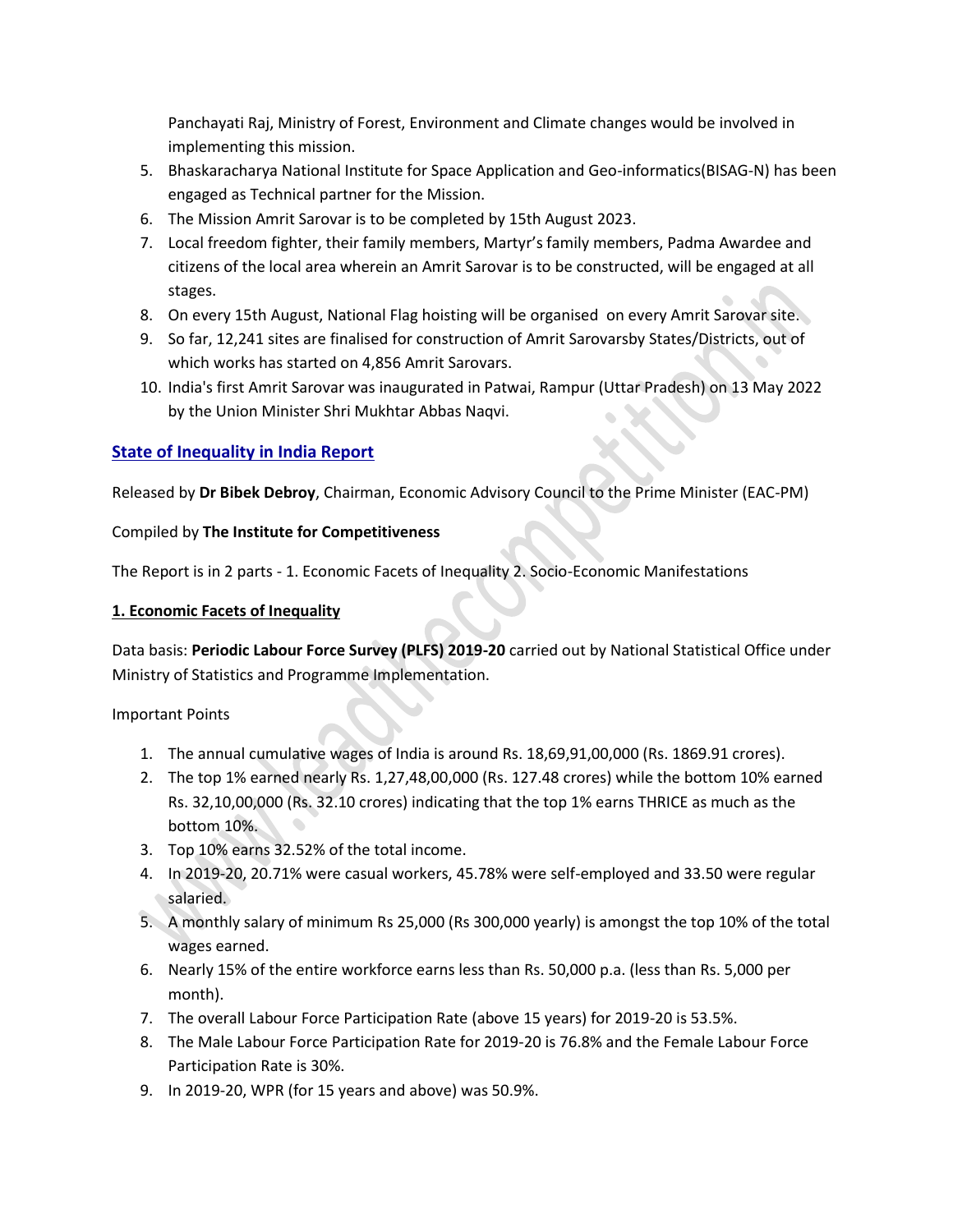- 10. The country's unemployment rate for 2019-20 was 4.8%.
- 11. Nagaland has the highest UR of 25.8% and Lakshadweep has a UR of 13.7% for 2019-20, the highest for states and UTs respectively.
- 12. Note: Worker Population Ratio (WPR) and the Unemployment Rate (UR).
- 13. WPR can be defined as the percentage of employed persons in the population, and the Unemployment Rate is measured as the percentage of persons unemployed among the persons in the labour force.

## **Khelo India University Games 2021**

#### **Venue: Bengaluru**

|          | Universitv                     | Gold | <b>Silver</b> | <b>Bronze</b> | Total |
|----------|--------------------------------|------|---------------|---------------|-------|
| ᆠ.       | Jain University                | 20   |               |               |       |
| <u>.</u> | Lovely Professional University |      |               | 19            |       |
| э.       | Panjab University              | 15   |               |               | 48    |

# **QUAD SUMMIT 2022**

Venue: **Tokyo**

Date: 24 May 2022

Attended by: Prime Minister Anthony Albanese of Australia, Prime Minister Narendra Modi of India, Prime Minister Fumio Kishida of Japan, and President Joe Biden of the United States

Highlights of the Joint Statement issued at the end of the Summit.

- 1. Steadfast commitment to a free and open Indo-Pacific that is inclusive and resilient. Ukraine: Strong resolve to maintain peace and stability in the region.
- 2. ASEAN: Reaffirm unwavering support for ASEAN unit and centrality.
- 3. KOREA: Reaffirm commitment to the complete denuclearization of the Korean Peninsula, consistent with United Nations Security Council Resolutions (UNSCRs).
- 4. MYANMAR: Remain deeply concerned by the crisis in Myanmar, which has caused grave humanitarian suffering and posed challenges to regional stability.
- 5. TERRORISM: Condemn unequivocally terrorism and violent extremism in all its forms and manifestations and reiterate that there can be no justification for acts of terror on any grounds whatsoever.
- 6. **COVID-19 and Global Health Security: C**ommit, as members of the Group of Friends of UHC, to take global leadership to further strengthen and reform the global health architecture for enhancing PPR and promoting UHC in the lead up to the UN High Level Meeting on UHC to be held 2023.

**Climate:** To steadfastly implement the Paris Agreement and deliver on the outcomes of COP26.